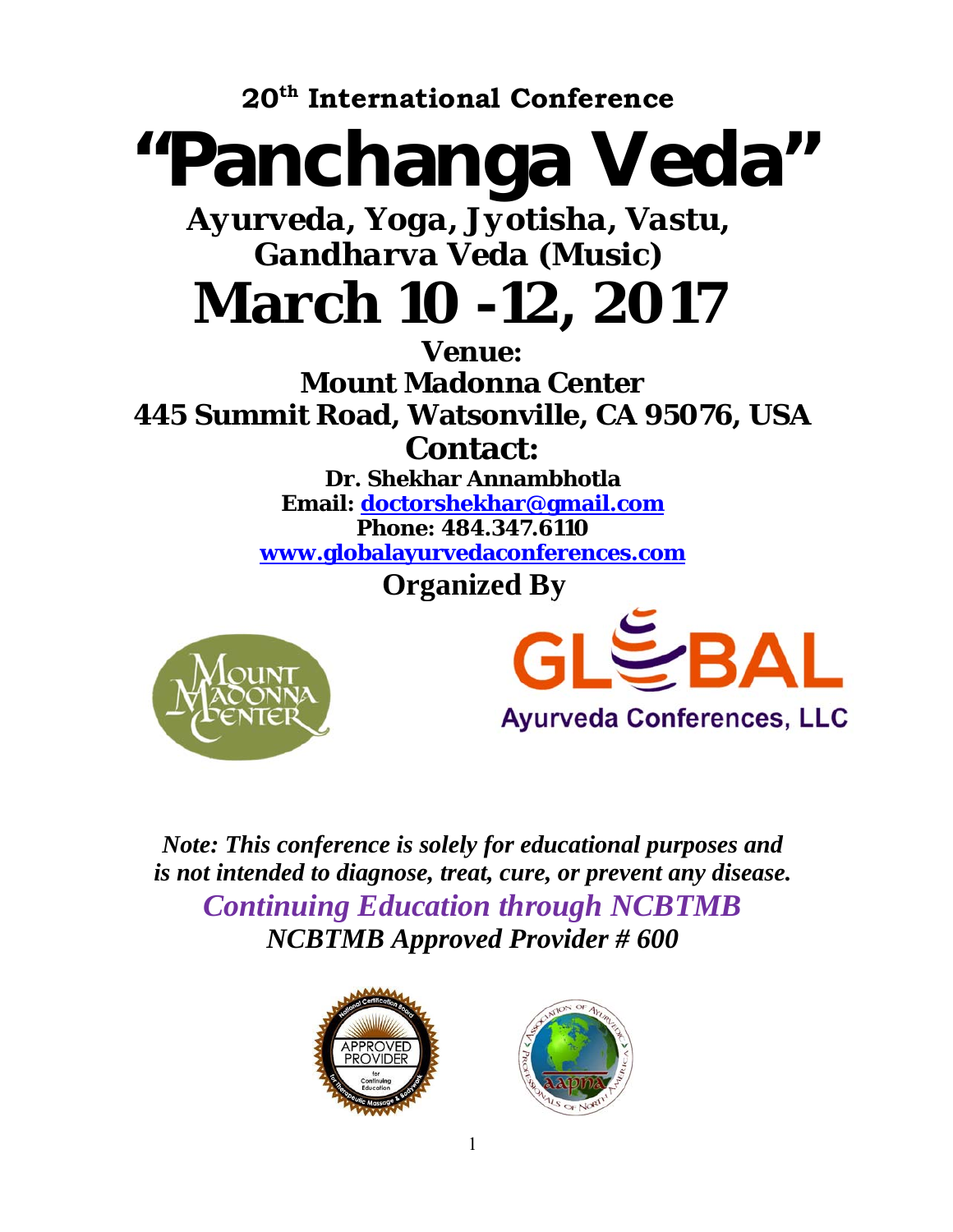## **Tentative Conference Program Guide\* Friday, March 10, 2017**

| <b>Time</b>                           | <b>Topic</b>                | <b>Presenter</b>                           |  |  |
|---------------------------------------|-----------------------------|--------------------------------------------|--|--|
| 04:00 pm $-$ 5:00 pm                  | <b>Registration</b>         | <b>Front Desk</b>                          |  |  |
| $05:00 \text{ pm} - 5:30 \text{ pm}$  | <b>Inaugural Ceremony</b>   | Vedic Recitation & Dhanwantari Prayer      |  |  |
| <b>Session 1 - Ayurveda</b>           |                             |                                            |  |  |
| $05:30 \text{ pm} - 06:30 \text{ pm}$ | <b>Dinner</b>               | Dining Hall                                |  |  |
| 07:00 pm $-$ 07:30 pm                 | <b>Orientation</b>          | <b>MMC Staff</b>                           |  |  |
| 07:30 pm $-$ 08:30 pm                 | Alchemy in Ayurveda         | Ashlesha Raut, BAMS, MD-Ayu, Illinois, USA |  |  |
| $08:30 \text{ pm} - 09:30 \text{ pm}$ | Ayurveda for Women's Health | Devika Deshmukh, BAMS, MD-Ayu, CMP,        |  |  |
|                                       |                             | California, USA                            |  |  |
| 09:30 pm $-10:00$ pm                  | 0 & A                       | Q & A                                      |  |  |

### **Saturday, March 11, 2017**

| <b>Time</b>                               | <b>Topic</b>                                                 | <b>Presenter</b>                                                                     |  |  |
|-------------------------------------------|--------------------------------------------------------------|--------------------------------------------------------------------------------------|--|--|
| 07:30 am $-$ 09:30 am                     | Yoga and Meditation                                          | MMC staff                                                                            |  |  |
| $10:00$ am $- 11:00$ am                   | <b>Registration / Brunch</b>                                 | Front Desk / Dining Hall                                                             |  |  |
| $Session - 2 - Jyotisha$                  |                                                              |                                                                                      |  |  |
| $11:00$ am $- 12:00$ pm                   | <b>Vedic Medical Astrology</b><br>Remedies to Heal Your Life | Michael Mastro, California, USA                                                      |  |  |
| $12:00 \text{ pm} - 01:00 \text{ pm}$     | <b>Vedic Medical Astrology</b>                               | Suhas Kshirsagar, BAMS, MD-Ayu, California,<br><b>USA</b>                            |  |  |
| $01:00 \text{ pm} - 01:30 \text{ pm}$     | Q & A                                                        | Q & A                                                                                |  |  |
| 01:30 pm $-$ 02:00 pm                     | <b>Snack Break</b>                                           |                                                                                      |  |  |
| Session $-3$ – Yoga & Palmistry           |                                                              |                                                                                      |  |  |
| $02:00 \text{ pm} - 03:00 \text{ pm}$     | Yoga as Work-In (Develop<br>Viveka-Khyaati)                  | Indu Arora, ERYT, Illinois, USA                                                      |  |  |
| $03:00 \text{ pm} - 04:00 \text{ pm}$     | Hands On: How the Elements<br>Manifest in the Human Hand     | Claudia Anfuso, BA, California, USA                                                  |  |  |
| $04:00 \text{ pm} - 04:30 \text{ pm}$     | Q & A                                                        |                                                                                      |  |  |
| $05:00 \text{ pm} - 06:00 \text{ pm}$     | <b>Dinner</b>                                                |                                                                                      |  |  |
| <b>Session 4 – Classical Indian Dance</b> |                                                              |                                                                                      |  |  |
| 06:30 pm $-$ 07:30 pm                     | <b>Classical Indian Dance</b>                                | Sneha Kalaskar, BAMS, MD-Ayu, California, USA<br>Samika Savanur, ND, California, USA |  |  |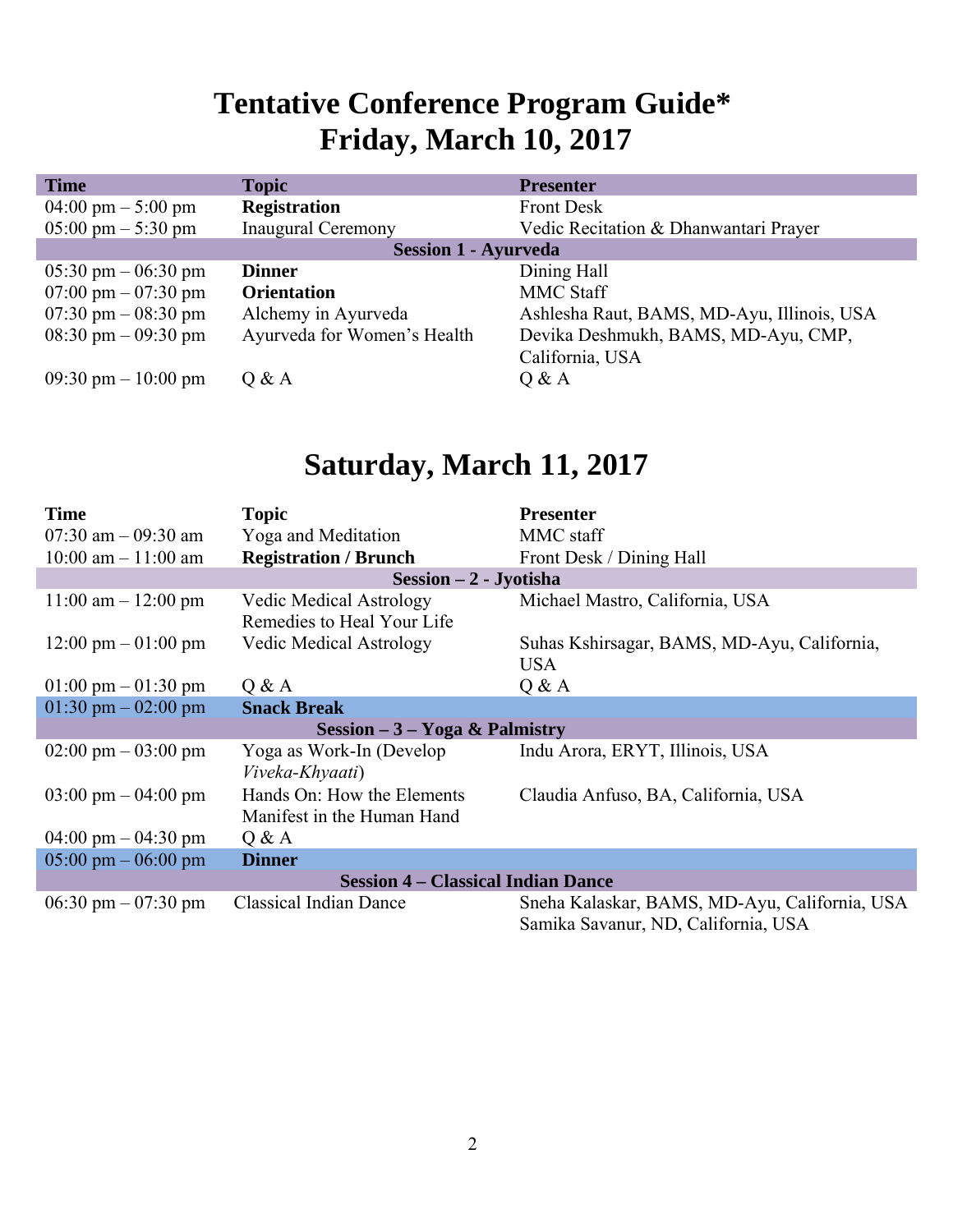## **Sunday, March 12, 2017**

| <b>Time</b>                               | <b>Topic</b>                                             | <b>Presenter</b>                                                                                    |  |  |
|-------------------------------------------|----------------------------------------------------------|-----------------------------------------------------------------------------------------------------|--|--|
| 06:30 am $-$ 08:30 am                     | Yoga and Meditation                                      | MMC staff                                                                                           |  |  |
| $08:30$ am $-09:30$ am                    | <b>Breakfast</b>                                         | <b>Dining Hall</b>                                                                                  |  |  |
|                                           | Session 5 - Integrative Ayurveda & Pancha Karma          |                                                                                                     |  |  |
| $10:00$ am $- 11:00$ am                   | Ayurveda in Your Clinical Practice                       | Vivek Shanbhag, ND, BAMS, MD-Ayu, CYED,<br>California, USA                                          |  |  |
| $11:00$ am $- 12:00$ pm                   | Importance of Pancha Karma for<br>Wellness and Longevity | Shekhar Annambhotla, BAMS, MD-Ayu, LMT<br>Pennsylvania, USA                                         |  |  |
| $12:00 \text{ pm} - 12:30 \text{ pm}$     | Q & A                                                    |                                                                                                     |  |  |
| 12:30 pm $-$ 01:30 pm                     | Lunch                                                    |                                                                                                     |  |  |
| <b>Session 6 – Gandharva Veda</b>         |                                                          |                                                                                                     |  |  |
| HINDUSTANI CLASSICAL GANDHARVA MUSIC FEST |                                                          |                                                                                                     |  |  |
| 01:30 pm $-$ 02:00 pm                     | Hindustani Classical Music                               | Nachiketa Yakkundi, California, USA<br>Satish Tare, California, USA<br>Vivek Datar, California, USA |  |  |
| $02:00 \text{ pm} - 02:20 \text{ pm}$     | Tabla Solo                                               | Satish Tare, California, USA                                                                        |  |  |
| 02:30 pm $-$ 02:50 pm                     | <b>Sitar Recital</b>                                     | Prasad Jogalekar, California, USA                                                                   |  |  |
| 02:50 pm $-$ 03:20 pm                     | Hindustani Classical Music                               | Madhuvanti Bhide, California, USA                                                                   |  |  |
|                                           |                                                          | Satish Tare, California, USA                                                                        |  |  |
|                                           |                                                          | Vivek Datar, California, USA                                                                        |  |  |
| $03:20 \text{ pm} - 03:45 \text{ pm}$     | Award Ceremony & Group Photo                             | Award Ceremony & Group Photo                                                                        |  |  |
| $03:45$ pm $-04:00$ pm                    | <b>Break</b>                                             |                                                                                                     |  |  |
| <b>Session 7 - Stress Management</b>      |                                                          |                                                                                                     |  |  |
| $04:00 \text{ pm} - 05:00 \text{ pm}$     |                                                          | Stress Management with Ayurveda Rucha Kelkar, BAMS, MPT, California, USA                            |  |  |
| $05:00 \text{ pm} - 06:00 \text{ pm}$     | <b>Dinner</b>                                            |                                                                                                     |  |  |
| <b>Session 8 - Mental Health</b>          |                                                          |                                                                                                     |  |  |
| 06:00 pm $-$ 07:00 pm                     | Clinical Management of Mental                            | Jayarajan Kodikannath, BSc., BAMS, California,                                                      |  |  |
|                                           | Disorders through Vedic Systems                          | <b>USA</b>                                                                                          |  |  |
|                                           | of Healing                                               |                                                                                                     |  |  |
| $07:00 \text{ pm} - 07:30 \text{ pm}$     | Q & A                                                    | Q & A                                                                                               |  |  |
| 07:30 pm $-$ 07:45 pm                     | <b>Closing</b>                                           | MMC Staff                                                                                           |  |  |
| 07:40 pm $-$ 08:00 pm                     | <b>Closing Circle</b>                                    | All Participants                                                                                    |  |  |

*\*Please note: The program guide is subject to change without prior notice.*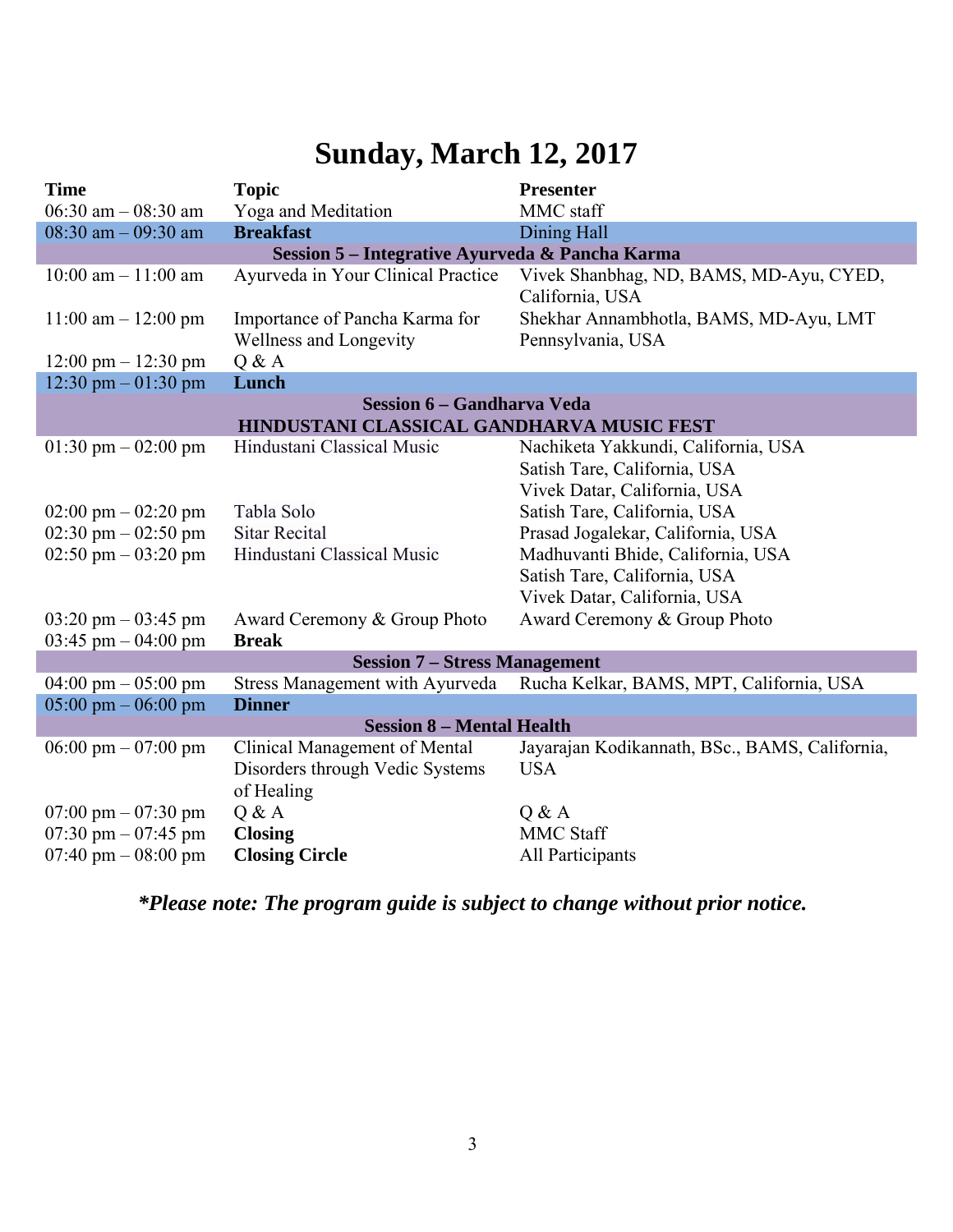#### *Program Details Friday, March 10, 2017*

#### *Featured Speaker - Ayurveda*



**Ashlesha Raut, BAMS, MDAYURVEDA** is an integrative ayurvedic practitioner, nutritional consultant and pranic healer. She is a third generation vaidya who is a classically trained Ayurveda M.D. from Mumbai University, India. She has been practicing ayurveda for more than a decade and is a faculty at many colleges in the USA. She has been an integral part of the ayurveda healing community with a mission towards providing a holistic path for wellness and optimal health through ayurveda and integrative medicine. She has conducted a large number of workshops, authored publications, participated in talk shows, and presented research papers in the field of ayurveda. She is a founding member and President at CAC (Council for Ayurveda Credentialing), co-founder of American Institute of Ayurveda, and holds many advisory positions in various ayurveda holistic health organizations. She is a Director at Main Street Yoga and Ayurveda For Healing. She currently practices in the Bloomington IL, Chicago and Michigan areas.

#### **Alchemy in Ayurveda**

Ayurveda strongly believes that there is not a single substance in the universe which does not have the potential to be used as a medicinal drug. So this concept resulted in ayurvedic pharmacopeia being comprised of not only herbs, but also metals and minerals. In order to use these metals and minerals in their consumable medicinal forms, ayurveda adopted alchemy. Here, alchemy was not limited to transformation to gold, but was for transforming metals and minerals into natural medicinal drugs. This evolved to a very specialized discipline known as r*asashastra*. The science and art of rasashastra became an alchemic fusion between mineral and organic compounds, which included diverse and deadly metals such as mercury. The gift and magic of rasashastra is the possibility of providing very high efficacy, instant effectiveness, and extensive therapeutic utility in very small doses. These metals and minerals are usually used in the form of *bhasmas* or ashes, which are very potent in therapeutic uses. The process of creating bhasmas from raw metals is a very comprehensive, complex and multi-step process. This presentation will cover the comprehensive review of the specialized alchemic discipline of ayurveda, rasashastra, to provide a brief but all-encompassing coverage of different aspects related to it, as well as an overview of various complex processes for creating metallic bhasmas.

#### *Featured Speaker – Ayurveda*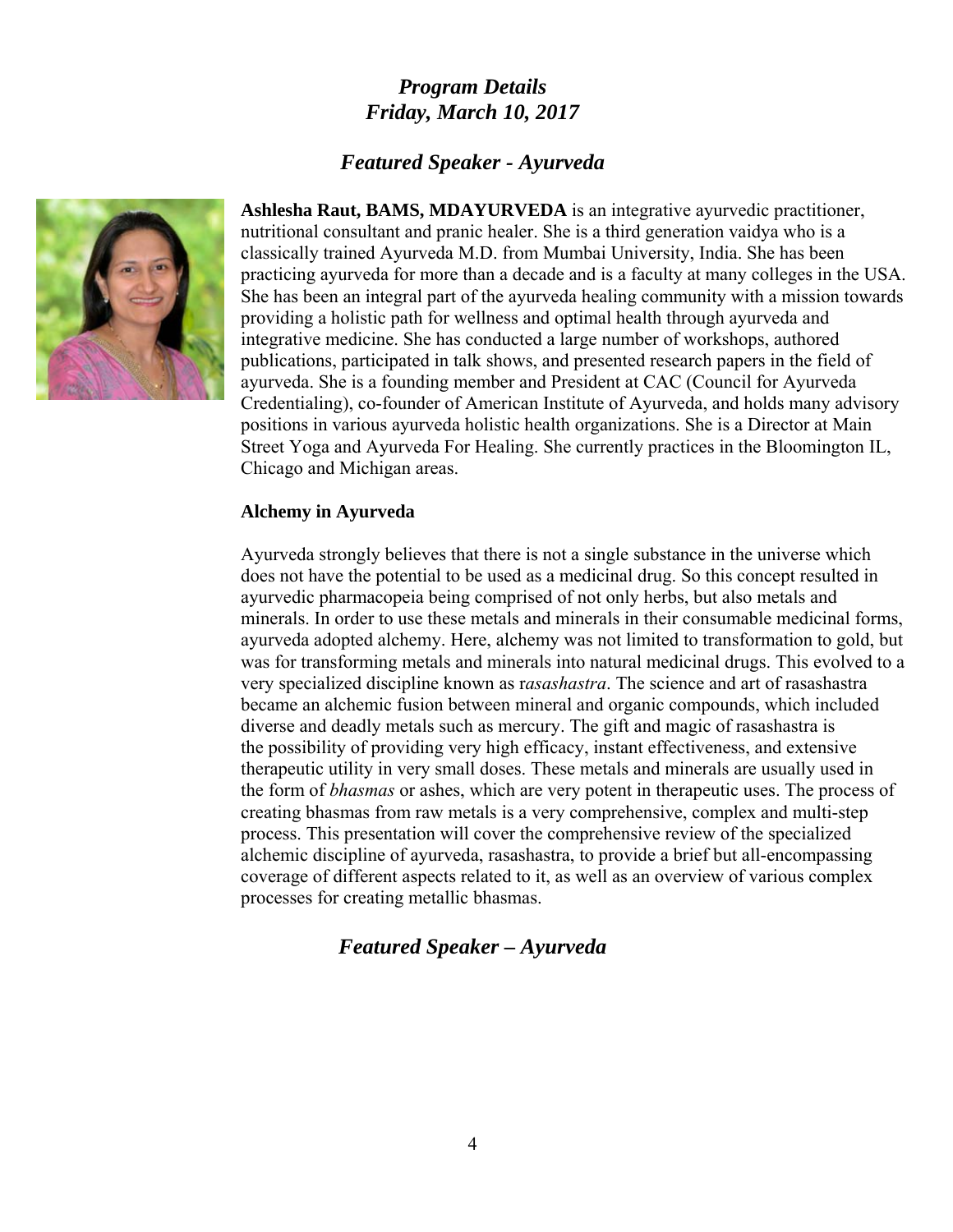

**Devika Deshmukh, BAMS, MD (Ayu), CMP** is a second generation vaidya whose parents, Drs. Ramesh and Shubhada Deshmukh, run the renowned Kerala Ayurvedic Clinic in 3 locations in Mumbai. Her MD-Ayurveda research thesis was "Comparative study on the effect of nasya karma and greeva basti with ksheera bala taila in greeva hundanam with special reference to cervical spondylosis". While working as a consultant for Kerala Ayurvedic Clinic in Mumbai, she taught *panchakarma* at the University of Mumbai. She has taught panchakarma classes to the students of Middlesex University, United Kindgom and done research presentations at ayurvedic seminars in Karnataka and in national conferences. Based on her extensive training and research, she will do a practical clinical presentation at this conference.

#### **Ayurveda' for Women's Health**

In today's busy lives men & women share equal responsibilities. They strive equally to feed their families. We have seen an enormous rise in the number of carrier oriented women balancing both their carrier lives as well as personal. A being who is excellently evolved at multitasking, a woman cares much about everything else but hardly finds time for self care. Preventative wellness becomes lesser of a priority. In this paper will be discussing about how simple Ayurvedic procedures, Ayurvedic health tips and exercise routines can help women maintain their health in their busy lives. These routines can be applied right from childhood through adulthood & even in old age.

#### *Saturday, March 11, 2017*

#### *Featured Speaker – Jyotisha*



**Michael Mastro** - With over 40 years of experience as a Vastu/Jyotish consultant, and a yoga/ meditation teacher, Michael Mastro is considered a Vedic science authority. Bringing balance to mind, body, spirit and environment is his life's passion. His work with individuals and corporate clients such as Microsoft, Boeing, Amazon, NASA, The World Bank and Oracle has helped thousands of people live more harmonious, stressfree lives.

#### **Vedic Medical Astrology Remedies to Heal Your Life**

You will learn the basics of chart reading and practical remedies including planetary herbs, oils, mantras, yantras, colors and gems to help you and your clients to improve, health, relationships, finances and career. Please join us for this transformational presentation. Michael has done over 11000 readings and helped people worldwide to improve the quality of their lives over the past 30 years.

• This course will teach you a systematic approach to this ancient knowledge and the application of astral remedies.

- In this course you will:
- Review the five elements of Vedic Astrology: Signs, Planets, Houses, Planetary Periods and Transits
- learn the working concepts and terminology of astrology
- apply basic and advanced principles of chart interpretation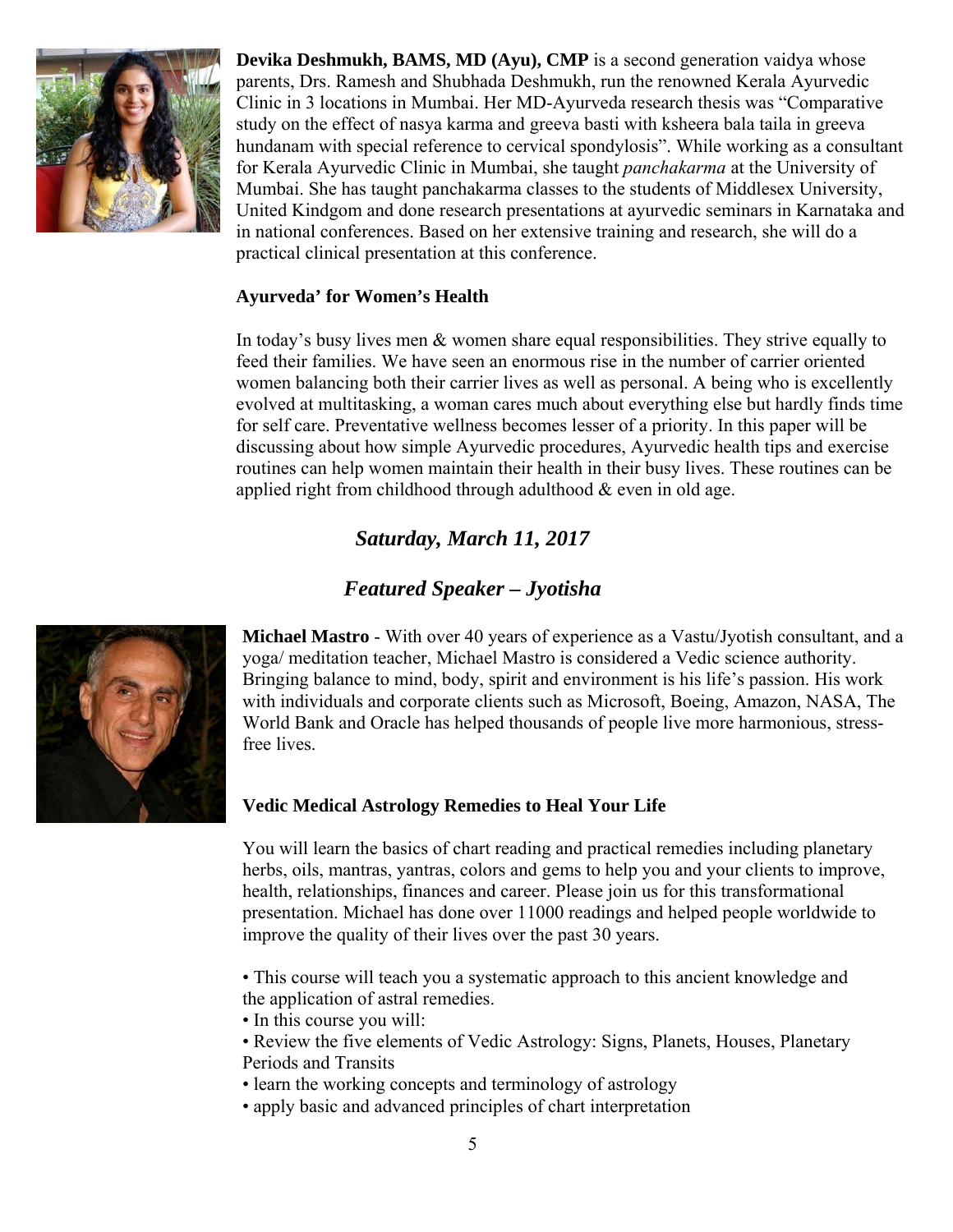- examine sample charts and learn how to study the horoscope
- have the resources and techniques to read both the Natal and Transit Charts.

"Astrology is a science in itself and contains an illuminating body of knowledge. It taught me many things and I am greatly indebted to it."

Albert Einstein – Physicist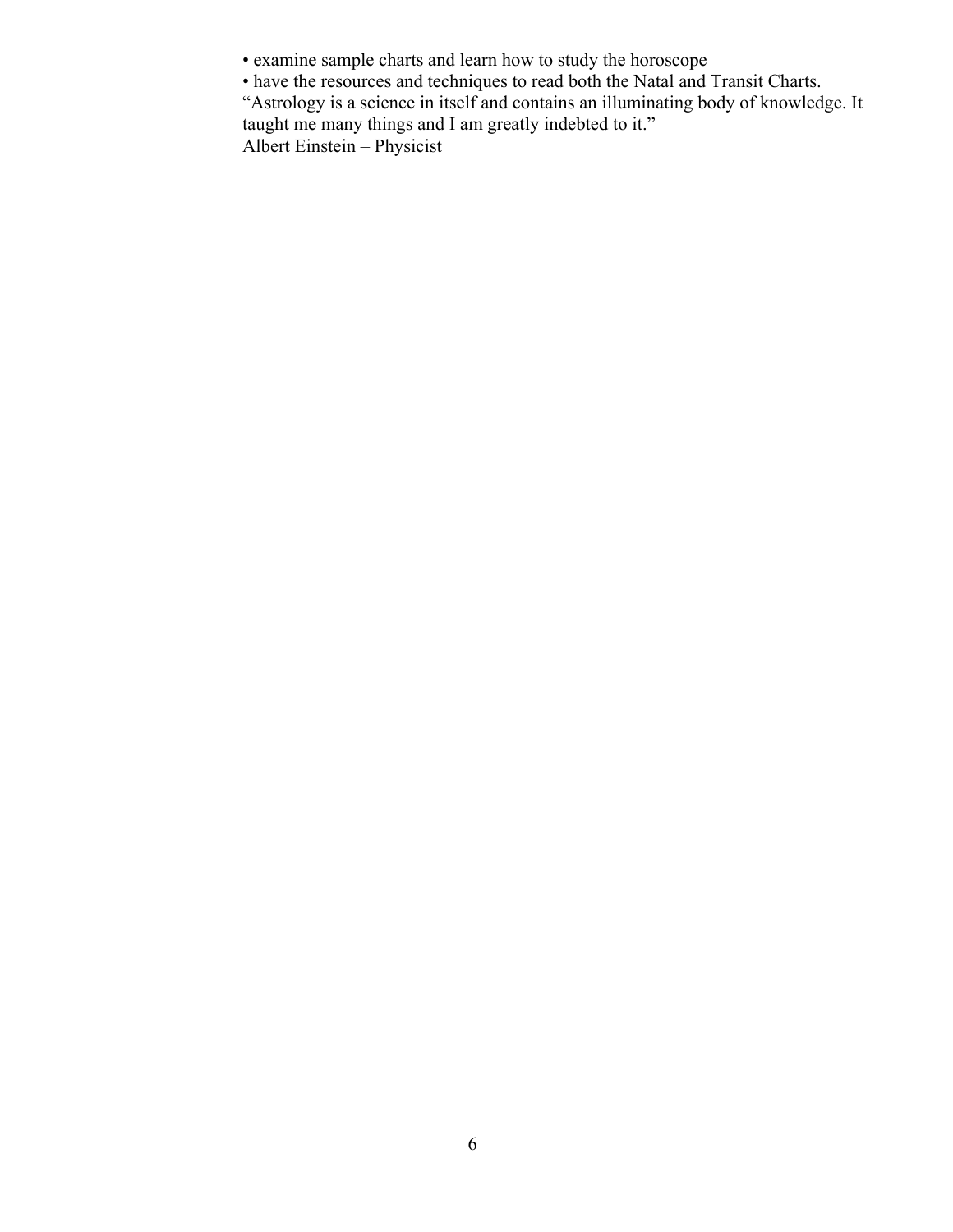#### *Featured Speaker – Jyotisha*



**Suhas Kshirsagar BAMS, M.D. (Ayurveda), Jyotish Brihaspati** is an internationally recognized leader in the ancient sciences of ayurvedic medicine & Jyotisha, which emphasize a comprehensive body-mind-spirit approach to health & well-being. He is an internationally acclaimed motivational speaker, experienced clinician, researcher & an insightful medical astrologer, who adds tremendous value to his clients and students alike. He is currently the Director of Ayurvedic Healing, an Integrative Wellness Clinic in Santa Cruz, California.

#### **Vedic Medical Astrology**

Vedic Medical Astrology is a perfect blend of ayurveda  $\&$  jyotisha. An ayurvedic physician can effectively combine standard medical history with one's horoscope and advise clients on the best procedures to regain health. Medical astrology demands knowledge of both astrology and medicine.

You may be able to determine a tendency toward various types of illnesses and weak spots, and one can usually see periods of stress or lowered vitality and the timing when one can develop health problems. Analyzing the planetary combinations and placements in a natal or progressed chart, a medical astrologer can ascertain likely psychological or physical weaknesses that may be causing a disease. The medical astrologer then can advise the client on the appropriate tests necessary to verify the astrological speculations. After a physician's tests have confirmed the diagnosis, the medical astrologer can outline the best diet, nutritional supplements  $\&$  therapeutic lifestyle changes for the individual to optimize their health and well-being. The birth chart is a genetic "karmic code" that unfolds the strength, weakness, good/bad times and different areas of life that can affect one's health and well-being. Planetary combinations and placements can reveal the onset and timing of a disease and help for crafting a treatment plan for the energetic healing of the whole person.

#### *Featured Speaker – Yoga*



**Indu Arora** is an Ayurveda-Yoga Therapist and Master Teacher. She is the author of *Yoga-Ancient Heritage Tomorrows Vision* and *Mudra-The Sacred Secret*. She is the recipient of Ayurveda Yoga Gem, Ray of Hope, Jewel of India, Jewel of Yoga and Sage awards for her contributions to yoga and ayurveda. Her philosophy is "Nothing has the greatest power to heal, but Self".

#### **Yoga as Work-In (Develop** *Viveka-Khyaati***)**

Yogis and yoginis of today… are you scientists? Do you notice how the breath, the heart beat, the body temperature and the taste in the mouth changes with each asana, each pranayama and each kriya we perform and what each of these signs mean? Are you in touch with the real practice? Every yoga asana is therapy, as all asanas are to make the body-mind apparatus healthy for the subtle energy to move into *madhya patha* (*sushumna*). Yoga is not merely learning the Sanskrit names, standing on one's head, chanting mantras or reciting sutras. It is inner transformation… that happens only with awareness!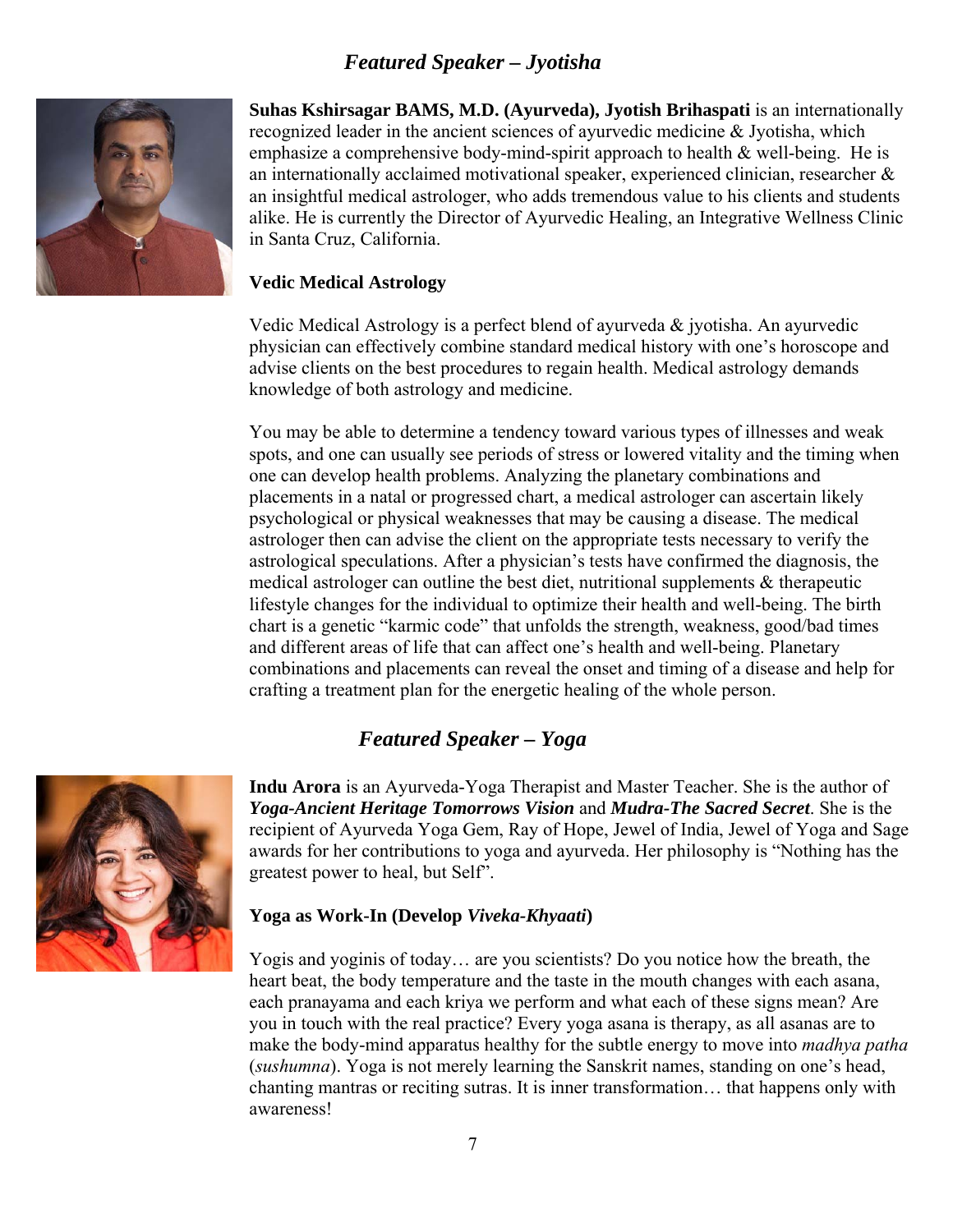Let us explore the real meaning of yoga, what yoga therapy is and how it relates to its sister science, ayurveda, and witness transformation. Let us practice Yoga as Work-IN and not Work-OUT.

#### *Featured Speaker – Palmistry*



**Claudia Anfuso,** founder of Consider Astrology, holds a B.A. from Georgetown University in psychology. She is a lifelong students, teacher and practitioner of Jyotiṣa (Vedic astrology) and Hasta Sāmudrika (Indian Palmistry). In 2006, she took her first of many courses in Hasta Sāmudrika (Indian hand analysis) with world renowned Jyotisa master Hart deFouw. That course ignited a life-long passion for the the patterns of the sky and of the human hand and their encoding of both character and destiny patterns. Claudia delights in teaching jyotisa and palmistry workshops around the world to those who are curious about these compelling and infinitely rewarding sacred arts.

#### **Hands On: How the Elements Manifest in the Human Hand**

Hasta Sāmudrika, or the analysis of hand portents, is part of the ancient sacred Indian art of analyzing the body to discern patterns in nature. The human hand is a beautiful mirror that can function as our personal navigation system towards greater selfawareness and integration.

Considered a sister to Jyotisa (or Vedic Astrology), the beautiful Vidya of Hasta Sāmudrika is both accessible and fascinating. Hands encode and reveal our character, talents, needs, expectations, and potentials. The human hand is a living symbol that displays important details about the trajectory of our lives. It serves as a valuable tool for self-discovery, and a powerful device for snap-shot assessments of others we come in contact with.

Hasta Sāmudrika avails itself of a very practical and useful hand classification system based around the expression of the 5 elements (pañca mahābhūta). This system can help us determine which element is predominant in the hand, and what physical, emotional and mental features we can expect to be associated with such hand types. This basic skill will function as a life-long practical foundation for the exploration of the world of hands around you.

#### *Sunday, March 12, 2017 Featured Speaker – Integrative Ayurvedic Medicine*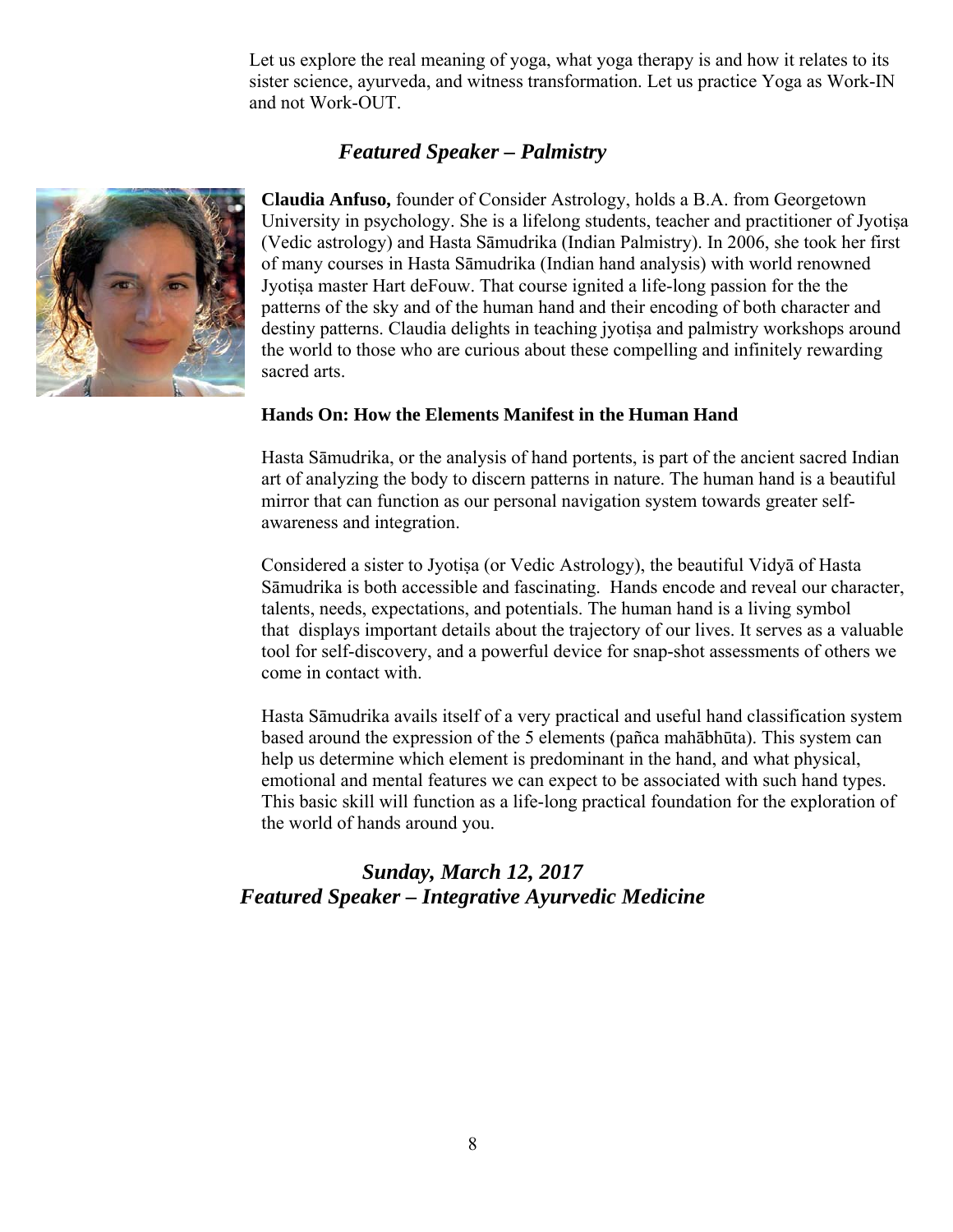

**Vivek Shanbhag, BAMS, MD-Ayu, ND, CYED** is a licensed naturopathic doctor, ayurvedic medicine expert, professor & best-selling author with over 30 years experience. He is the Founder-Director of Natural Medicine Clinic & Academy in San Jose & Los Gatos, California. He is an adjunct faculty at Bastyr University, Mount Madonna Ayurveda College, Vedika Global and Kerala Ayurveda. His 16 years of clinical training includes: ND, Bastyr University; MD-Ayu, Poona University; BAMS, Karnataka University; and Yoga Educator, Karnataka University. He specializes in integrating ayurveda, naturopathic medicine and yoga to treat acute and chronic diseases. From 1989 – 2006, he was the Founder-Director of AYU Ayurvedic Academy & Clinic, Seattle. In 2006, he sold this successful institution to Kerala Ayurveda. During 1991-96, he was Chairman of the Ayurveda Department at Bastyr University. During 1985-88, he was Head of Ayurvedic Research Institute, Pune. He is the best-selling author of Beginner's Introduction to Ayurveda by Keats Publishing. Recently, he won international Awards for Excellence in Ayurvedic Teaching and Practice. He has been a sought-after keynote speaker at national and international conferences in the fields of ayurveda, naturopathic medicine, yoga, wellness, and nutrition.

#### **Ayurveda in a Clinical Setting**

My comments will refer to practice in the Western world countries, specifically the USA. The application of the International Classification of Diseases (ICD) system for disease classification according to modern medicine is useful for clinical practice in Ayurveda. Nevertheless, it must be noted that the concept of holistic approach must remain the most important part of clinical Ayurveda. How to integrate the modern ICD concept with classical Ayurveda is a very important part of practicing Ayurveda in USA.

Ayurvedic classification of diseases (ACD) has not yet developed adequately, and that presents a problem for a practitioner in communicating with the Ayurvedic community, modern medicine physicians, insurance companies and regulatory authorities. If we only use ICD classification, we will lose the individualized, multimodal approach in Ayurveda for the maintenance of health and treatment of diseases. Ayurvedic texts strongly emphasize that it is not necessary to name every disease. The understanding of the disease in terms

of *nidāna* (etiology), *dosha* (dysfunction), and *dūsya* (target tissues), as well as the stages of progress of the disease, is considered to be crucial in succeeding in the treatment. For diseases that have not been named or listed in the texts, it would make sense to attempt to derive Ayurvedic descriptions based on the above principles.

In this presentation, we will discuss the problems and opportunities facing the practice of Ayurveda in the USA.

#### *Featured Speaker – Panchakarma*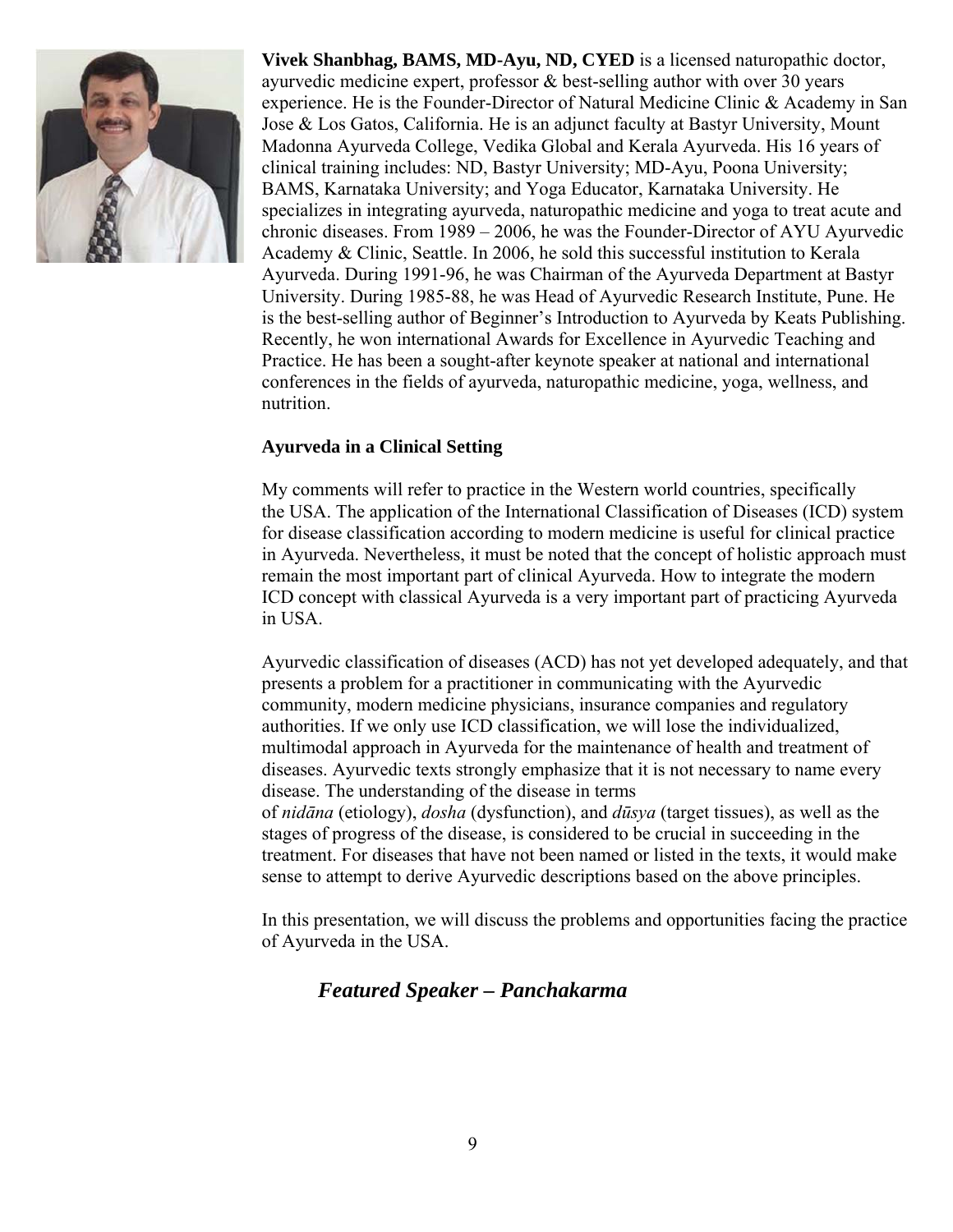

**Shekhar Annambhotla, BAMS, MDAyurved, LMT, Pennsylvania, USA** has been practicing and teaching ayurveda worldwide since 1988. He began his eight-year course of study in ayurveda at the age of 17, first at Nagarjuna University in Andhra Pradesh, India (1982-88) and then at Gujarat Ayurved University in Gujarat, India (1988-91), where he earned his Doctorate Degree in Ayurveda. He is also a Licensed Integrative Bodywork and Massage Therapist (LMT) and an Experienced Registered Yoga Teacher (E.R.Y.T.-500) with the Yoga Alliance and an instructor of therapeutic Hatha Yoga, having completed training at the Swami Vivekananda Yoga Research Center in India. Shekhar is also a Certified Pranic Healer, a Certified Reiki Healer and holds a Certification in Energy Healing. From 1992 – 1994, Shekhar worked as an Associate Professor at N.K.J. Ayurvedic College (Gulburga University), Bidar, Karnataka State, India.

From 1994 – 2001, Shekhar had the opportunity to serve at Maharishi Vedic Schools and Universities in The Netherlands, Austria, Hungary, Italy, Germany, France, Switzerland, Great Britain, Ireland, Portugal, Spain, Belgium, Trinidad, Guadeloupe, Jamaica (Caribbean Island), Colombia (South America), Canada, and the U.S.A. During his extensive travels, he delivered lectures and offered consultations on Ayurveda for health professionals and for the general public. He gave several newspaper interviews and radio talks on Ayurveda and was also interviewed on BBC's Breakfast Television. Since 2002, Shekhar has been the Founding Director of Ojas LLC, Ayurveda Wellness Center, in Pennsylvania, USA.

He is the Founder, President and Chairman of the Board of Association of Ayurvedic Professionals of North America (AAPNA). He is Founding Director of Global Ayurveda Conferences, LLC, USA. Shekhar is a co-founding director of International University of Yoga and Ayurveda, Inc. (IUYA). Shekhar served on the Board of Directors for National Ayurvedic Medical Association (NAMA) from 2005- 2010. He has taught ayurveda courses in many prestigious universities in the United States including University of Pennsylvania (UPENN), University of Medicine & Dentistry in NJ (UMDNJ), Hershey Medical School, Jefferson Medical School, University of Penn Nursing School, and others.

He was awarded the **"Tathagat International Excellence Award 2011"** in Dubai, received the award **"Ayurveda Khandantara Sthapanacharya"** Award for promoting ayurveda around the globe, **"Pragathi"** Award for Promoting Ayurveda Globally, **"Vishwa Ayurveda Ratna**" (Gem of Ayurveda) Award, **"Global Ambassador of Ayurveda"** Award **"Dhanwantari"** Award and MTC Global Award 2015 **"Outstanding Corporate Award: Healthcare and Community Service".** He is on the editorial board for Ayurveda Journal of Health, MA, USA and was recently appointed as a Board of Advisor for AYU international journal from Gujarat Ayurved University, Jamnagar, India.

#### **Importance of Pancha Karma for Wellness and Longevity**

Pancha karma is the ancient healing system of Ayurvedic rejuvenation therapies performed to facilitate the removal of deep rooted impurities, toxins and stresses in the mind-body. In ayurveda, Pancha karma (PK) therapy means **"five actions"**. A deep cleansing and rejuvenation program for enhancing longevity and vitality, PK is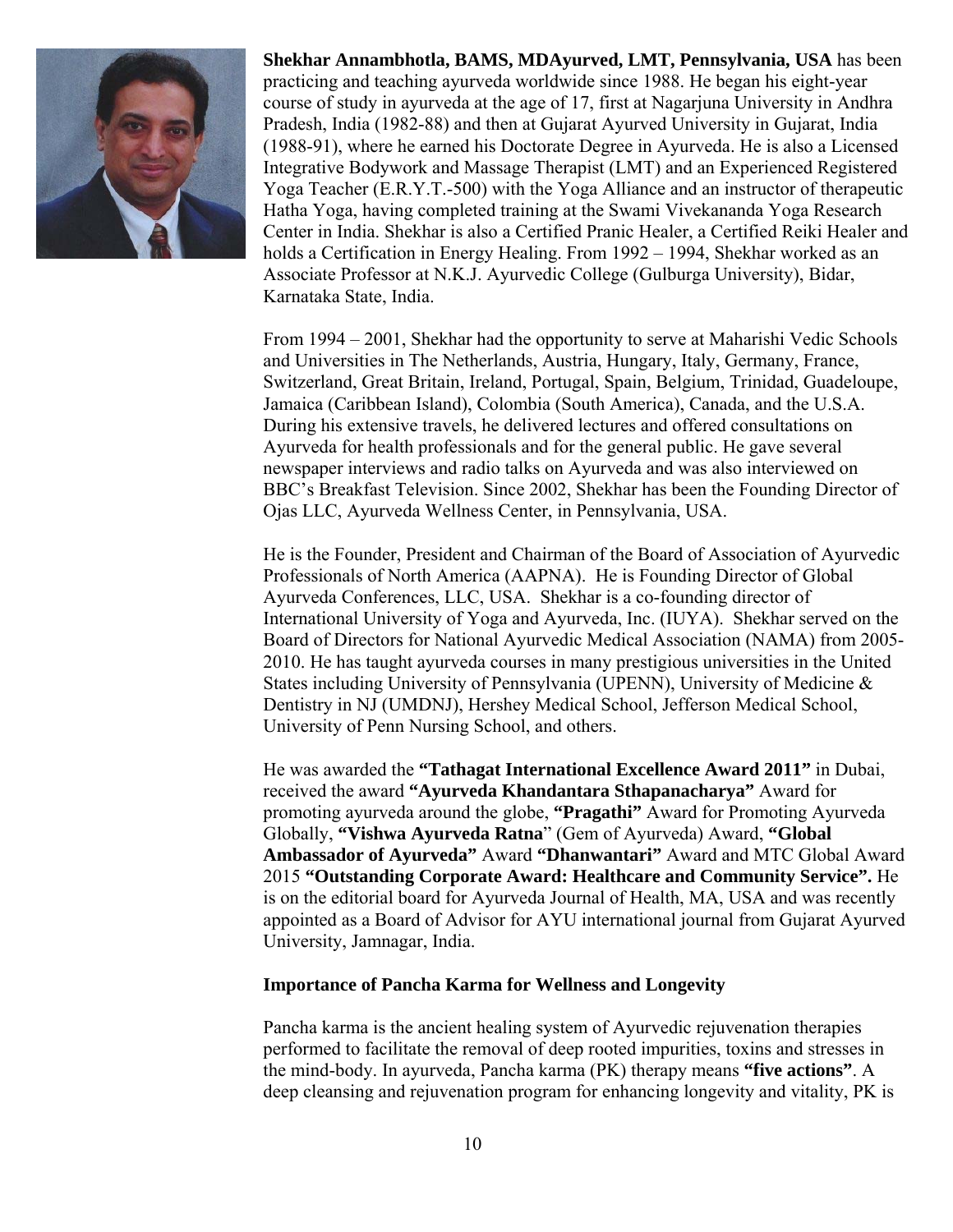considered a complete, holistic approach to the elimination of the root cause of each and every chronic health problem.

According to Ayurveda, each individual is born with a unique genetic constitution known as **"Prakriti"**. The irregular lifestyle, unhealthy food and stressful conditions may change the balanced state of Prakriti, leading to various disease or imbalance manifestation.

Today, in the USA, 70% of deaths are due to chronic diseases, not infectious diseases. Acharya Charaka has described that imbalances in doshas can be pacified by *shamana* therapies (palliation methods) such as administration of herbo-mineral supplements, lifestyle changes, adopting fasting, etc., but deep-rooted imbalances in doshas can be completely eliminated by the administration of *shodhana* therapies (purification methods), such as pancha karma. Pancha karma is not for all, but for those who are completely committed to go through all the benefits explained in the Pancha karma program. One must undergo a pre-cleansing program (*poorva karma*), main cleansing program (*pradhana karma*) and post-cleansing program (*paschat karma*). The entire program may be up to 30 days and completely rejuvenates and cleanses the mindbody-spirit.

Pancha karma is a unique, personalized experience that helps the mind and body feel relaxed and rejuvenated. Our individual bodies are governed by their unique biorhythms and circadian cycles as influenced by seasons and weather. The accumulation of toxins can come from our food, our relationships and our environment, and even from our own thought processes. Over years of time, these toxins may build at the physical, mental, emotional and spiritual levels. Many chronic diseases and illnesses are the result of the accumulation of toxins in the body that impair the functioning of its natural defenses, such as the lymph, circulatory and immune systems.

#### *Featured Presenter – Gandharva Music – Vocals*



**Nachiketa Yakkundi** hails from Dharwad (Karnataka), renowned for producting several legendary Hindustani classical vocalists. Nachiketa Yakkundi has been a well known vocalist over the last 30 years. He was initiated into Hindustani vocal music by his parents, and his formal study began in Madras (Chennai) under Shri B. N. Simha and later under Shri B. Hanumantachar. His rigorous and extended pedagogy came under the virtuoso late Padmabhushan Pandit Basavraj Rajguru. Nachiketa has performed in several cities across India and North America. He has been a resident of the San Francisco Bay Area over the last 25 years, and he performs at various concerts held in California and the USA. He runs the Rajguru Sangeet Vidyaniketan school of music in Saratoga, CA, USA.

#### *Featured Presenter – Gandharva Music – Tabla*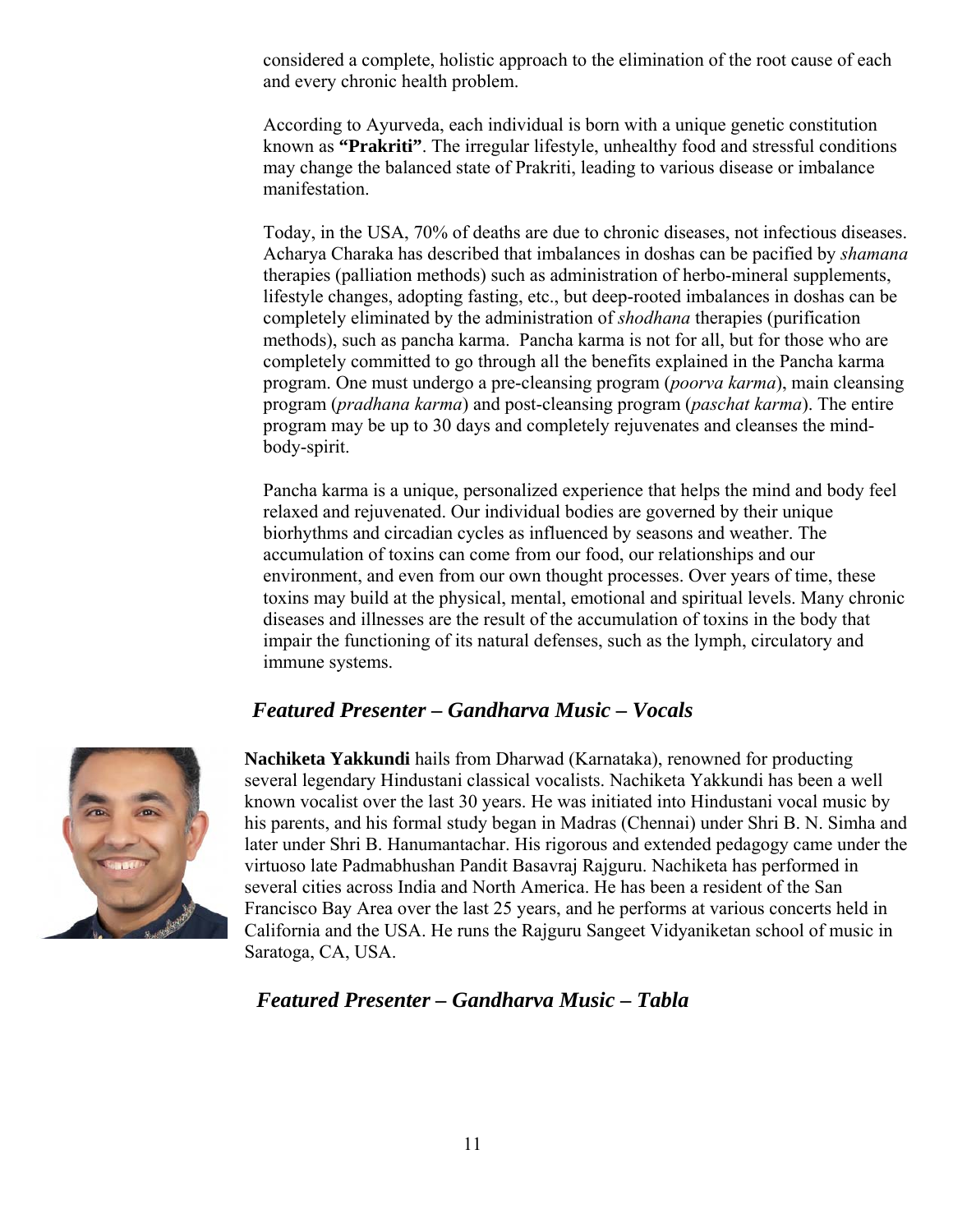

**Satish Tare** started learning tabla at the very tender age of 5 from his father, the late Shri Madhav Tare who himself was a disciple of the great legendary Ustad Amir Hussein Khan sahib. Later on, Satish received rigorous training from **Pt. Arvind Mulgaonkar ji** for almost 15 years in Mumbai. He also got guidance from **Pt. Vibhav Nageshkar ji** while studying his Diploma in Music from Mumbai University. In Pune, he learned from **Shri Vivek Joshi**. For the last 10 years, Satish has been taking advanced training from the world renowned tabla maestro, **Pt. Swapan Chaudhuriji**, in California. He conducts training classes for youth and adults and has trained hundreds of artists.

#### *Featured Presenter – Gandharva Music – Vocals*



**Madhuvanti Bhide** has been a popular Hindustani classical vocalist in the San Francisco Bay Area over the last 15 years. From a young age, she learnt Indian classical music and received intensive training for 9 years from her guru, Dr. Alka deo Marulkar, a legend in the musical world. Madhuvanti has a BA in Music and was awarded a prestigious scholarship from the government of India in order to inspire her toward masterly perfection in classical and semi-classical music. She received the "Sangeet Visharad" degree for her musical achievements. She has won various competitions, has performed classical and semi-classical, Marathi, and Hindi concerts, and received encomiums for her performances in India and the USA. Madhuvanti is a well known music teacher and has trained many youth and adults in Hindustani classical music. She loves to teach Gharana Gayaki.

#### *Featured Presenter – Gandharva Music – Sitar*



**Prasad Jogalekar –** Having learnt sitar under the tutelage of sitar maestro Ustad Abdul Halim Jaffer Khan and Maihar Gharana Maestro Pandit Partha Chatterjee, Dr. Prasad applies his technical virtuosity toward the larger goal of creating consciousnesselevating music. Dr. Prasad Jogalekar also learnt sitar nuances from Ustad Shahid Parvez, and employs the gayaki elements in his rendition. Dr. Prasad Jogalekar unwaveringly focuses on aesthetics. He is a leading sitar maestro of the Bay Area and has performed at innumerable concerts in India and US. Considering his merits in the knowledge of classical ragas and his performances at various concerts, he received the Gandharva Award from AAPNA in 2015.

#### *Featured Presenter – Gandharva Music – Harmonium*



Shri. Vivek Datar is M.Tech from Indian Institute of Technology, Mumbai and is currently working as a Senior Manager in CISCO System, San Francisco Bay Area. He had intensive training in Hindustani Classical Music from his youth age and he took special interest in developing skills of Harmonium with guidance from his Guru Shri. Kale of Pune. He has been living in USA over the last 30 years and he is the first and foremost Musician in the Harmonium skills in the San Francisco Bay Area and has accompanied top notch Vocalists in India and USA. Besides, he is a Music Teacher, and conducts workshops and solo performances, continuing research on Harmonium playing.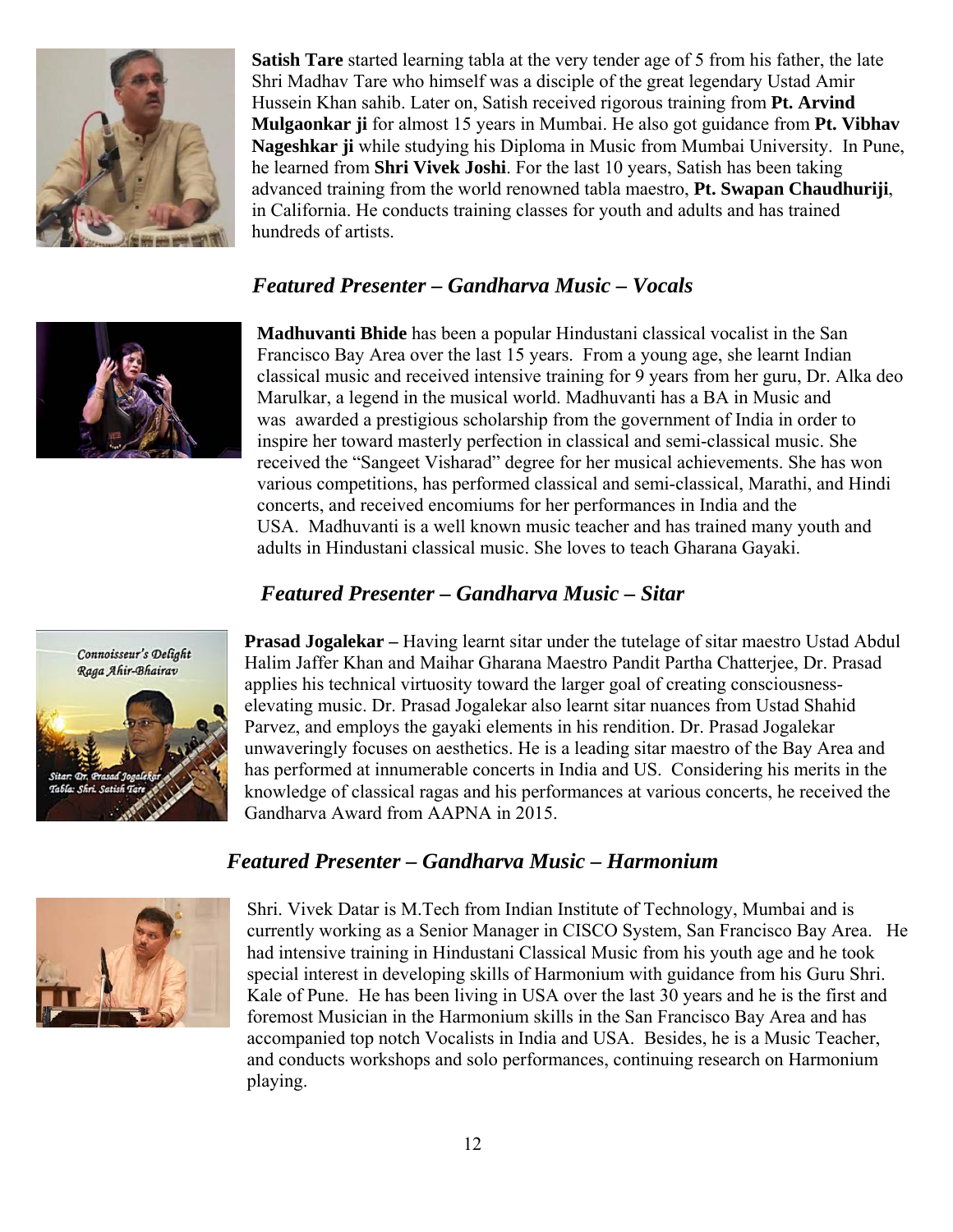#### *Featured Speaker – Stress Management*



**Rucha Kelkar, BAMS, MPT** is the director of Ayurbliss, LLC - Ayurveda Wellness for Mind, Body and Spiritual Health. Her clinic is located in San Mateo, California. Dr. Kelkar is an accomplished Ayurvedic clinician, educator, speaker and writer with an experience of over 15 years. She is a Panchakarma expert. She has an extensive clinical knowledge base in Ayurveda and physical therapy. She is a faculty for leading Ayurveda schools and has been a presenter at multiple National Ayurveda Conferences. She specializes in orthopedic physical therapy. She received her graduate degree in Ayurveda from University of Pune, India and her master's degree in physical therapy from California State University, Long Beach. She is currently pursuing her doctoral degree in physical therapy.

#### **Stress Management with Ayurveda**

Do you suffer from stress and want to learn how to cope with it? Do you find yourself being pushed around by stressful situations but think it is time to take charge in your life? If you answer yes to any of the above questions then a stress reduction workshop might be just the thing you need. At this workshop, you will learn various stress management techniques to combat stress effectively. This workshop will teach you nutrition, herbs, breathing, relaxation and visualization techniques based on Ayurvedic and Yogic principles to re-balance body and mind. Come join Dr. Rucha to learn fun, simple and useful techniques to handle life's stressors.

#### *Featured Speaker - Ayurveda*



**Jayarajan Kodikannath, BSc., BAMS** is a classically trained Ayurveda doctor and an accomplished teacher representing a family lineage of traditional Ayurveda Practitioners (Vaidyas) from Kerala, India. He is currently working as the Academy Director of Kerala Ayurveda (USA) and has had over two decades of successful clinical practice for a myriad of health conditions. He has been the lead Ayurvedic clinical expert in the research programs conducted by Kerala Ayurveda on Mental Health, Immunity and Metabolic Disorders. He served as the Chief Medical Officer of an exclusive Ayurvedic heritage wellness center, Ayurvedagram, for more than 10 years before he moved to USA in 2010. His approach on consultations and health guidance are empathetic, detail oriented and holistic. He is on the advisory board of Association of Ayurveda Professionals of North America (AAPNA) and he is currently the Board of Director of National Ayurveda Medical Association (NAMA) and California Association of Ayurvedic Medicine (CAAM). Dr Jay, as he is fondly referred, has presented several papers on Ayurveda in national and international seminars.

#### **Clinical Management of Mental Disorders through Vedic Systems of Healing**

Vedic sciences consider body, mind and soul as the tripod of life and their balance is responsible for health and longevity. This concept clearly explains the mutual influence of mind over body and vice versa in health and disease. As Charaka Samhita explains there are only three types of human actions- kaya (physical), vak (verbal) and mano (mental) - and almost all the conscious actions at all three levels are triggered by the mind. This makes understanding and healing the mind very complex. Traditional Indian